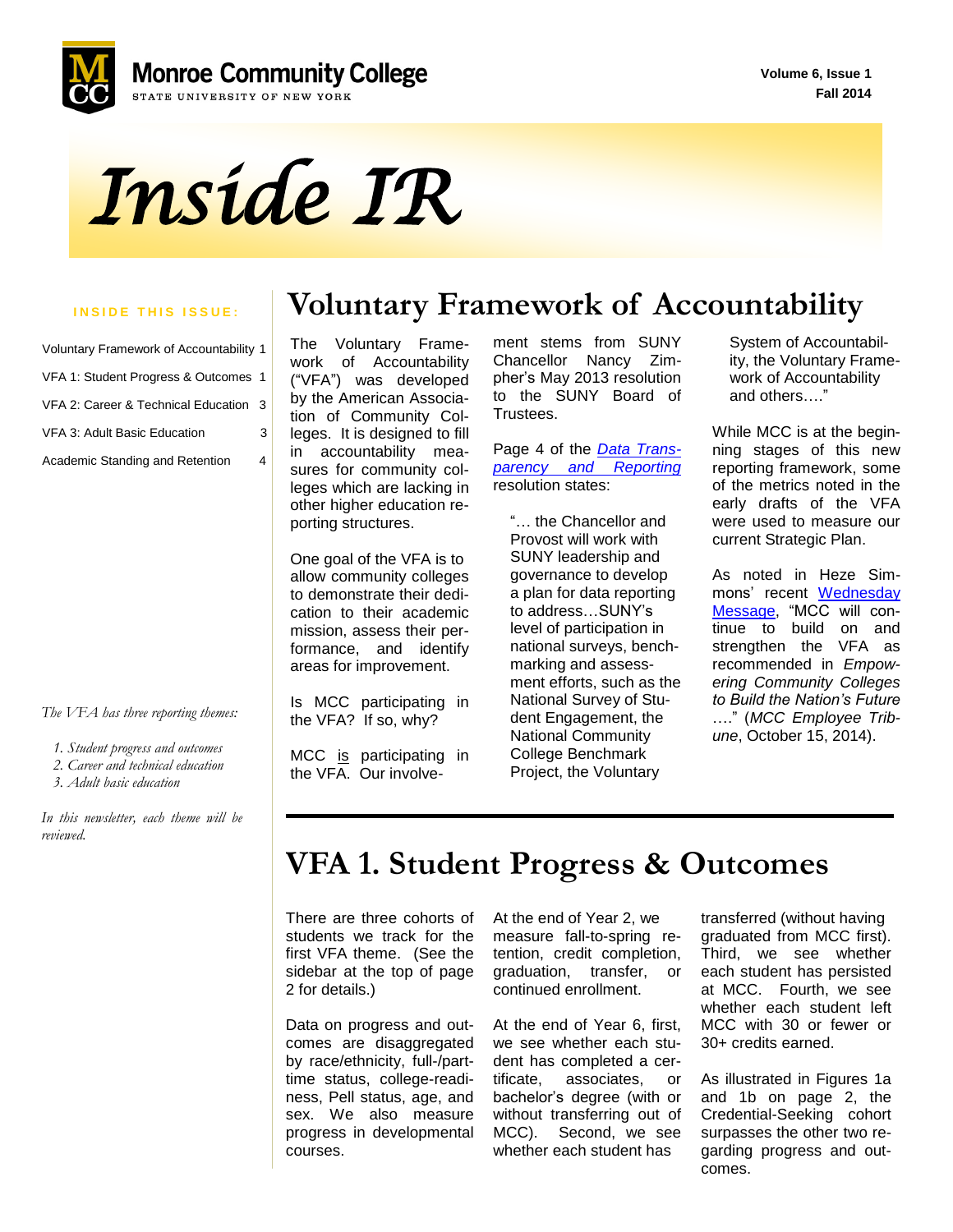### **Figure 1a. End of Year 2: Fall 2011 MCC Cohort**



#### *The three VFA cohorts are:*

*1. Main – All first-time and transfer fall MCC students, whether matriculated or not*

*2. Credential-Seeking – Students from the Main cohort who earned 12 or more credits within their first two years at MCC*

*3. First-Time - Students from the Main cohort who are matriculated and have never attended college before*

*VFA outcomes are based on two cohort timeframes: progress and attainment by the end of Year 2 and by the end of Year 6.*

### **Figure 1b. End of Year 6: Fall 2007 MCC Cohort**



| <b>Outcomes</b>                | <b>Main Cohort</b> | <b>Credential Seeking</b> | <b>First Time in College</b> |
|--------------------------------|--------------------|---------------------------|------------------------------|
| <b>Bachelor's</b>              | 0.0%               | 0.0%                      | 0.0%                         |
| <b>Associate (Transfer)</b>    | 17.9%              | 24.0%                     | 18.4%                        |
| <b>Associate (No Transfer)</b> | 11.8%              | 15.5%                     | 11.9%                        |
| <b>Certificate (Transfer)</b>  | 0.0%               | 0.0%                      | 0.0%                         |
| Certificate (No Transfer)      | 1.3%               | 1.5%                      | 0.7%                         |
| No Award (Transfer)            | 26.6%              | 25.7%                     | 24.6%                        |
| <b>Still Enrolled</b>          | 3.0%               | 2.8%                      | 3.1%                         |
| Left $(=>30$ Credits)          | 9.5%               | 12.3%                     | 10.5%                        |
| Left $(30 Credits)$            | 30.0%              | 18.0%                     | 30.8%                        |

 $\epsilon$   $\epsilon$ 18-19 *The Credential-Seeking cohort surpasses* 20-21 *the other two regarding progress and*  outcomes.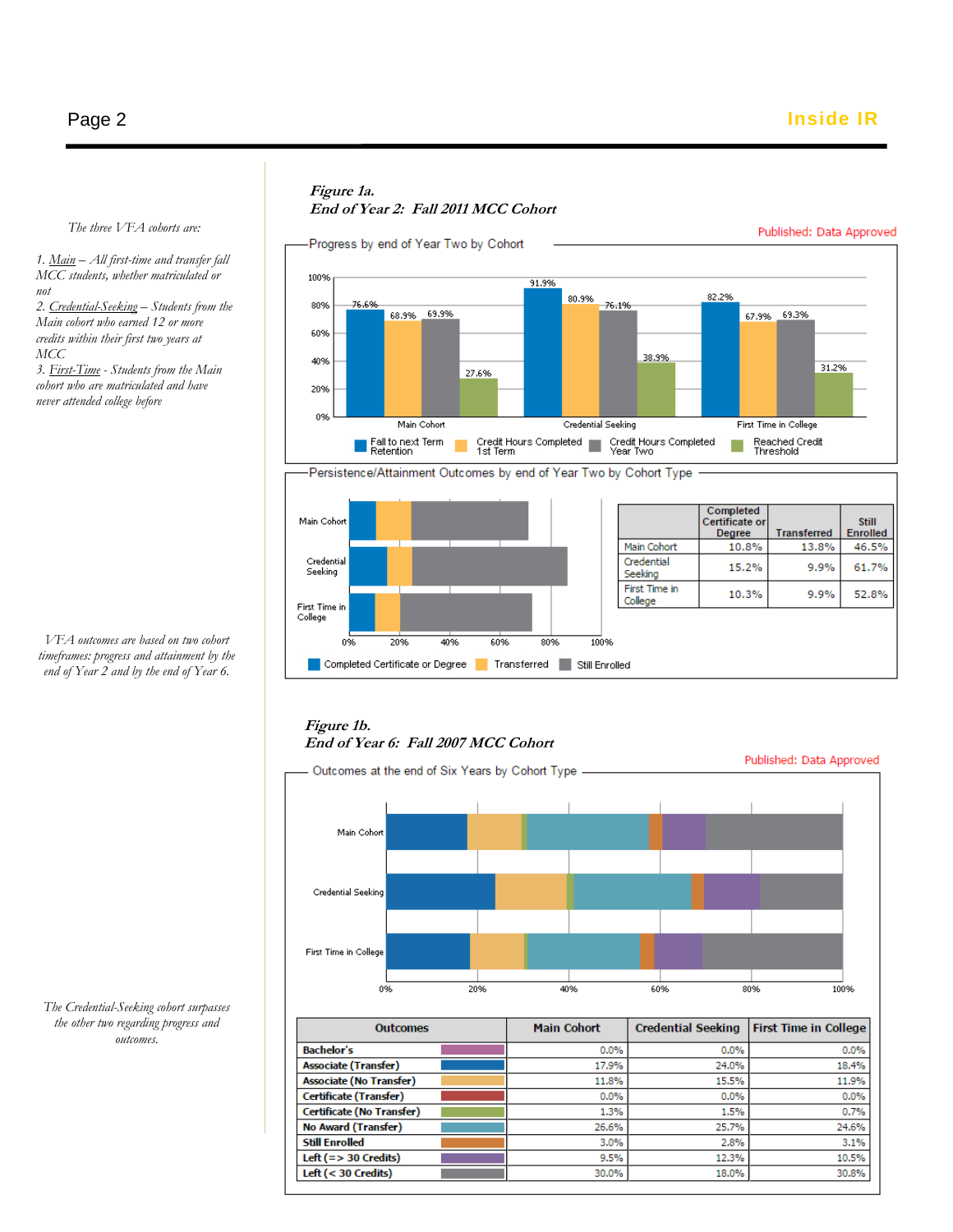# **VFA 2. Career & Technical Education**

The Career and Technical Education ("CTE") measures that are part of the VFA's second theme have a much broader definition than MCC's. For example, under the VFA, CTE includes non-credit courses.

VFA CTE measures are based on annual outcomes such as enrollment and completions. They include:

- graduation
- median wage growth
- earnings
- continued college enrollment
- passage of licensure exams
- completion of industry credentials

These last measures are difficult to capture, but IR uses them not only for the VFA, but for Perkins reporting (on credit and non-credit students) and our "What Happened to the Class of …?" publication.

*The "What Happened to the Class of 2013?" report is now available at.*

*[http://www.monroecc.edu/depts/resear](http://www.monroecc.edu/depts/research/classof.htm) [ch/classof.htm](http://www.monroecc.edu/depts/research/classof.htm)*

| <i>Figure 2.</i>          | <b>Credit</b>                        |              |                   |                                |
|---------------------------|--------------------------------------|--------------|-------------------|--------------------------------|
| <b>MCC's CTE Outcomes</b> | Enrollment (Headcount; Unduplicated) |              |                   |                                |
|                           | 2012-13                              | 2011-12      |                   | 0.6%                           |
|                           | 6,149                                |              | 6,112             |                                |
|                           | <b>Completions</b>                   |              |                   |                                |
|                           | <b>Award Type</b>                    | $2011 - 12$  | $2010 - 11$       | %Change                        |
|                           | <b>CTE Bachelor's</b>                | $\mathbf{0}$ | $\mathbf{0}$      | (1)                            |
|                           | <b>CTE Associate</b>                 | 1,144        | 1,156             | $-1.0%$                        |
|                           | Certs. $>= 1$                        | 167          | 243               | $-45.5%$                       |
|                           | Certs, <1 Year                       | $\mathbf{0}$ | $\mathbf{0}$      | (1)                            |
|                           | <b>Total</b>                         | 1,311        | 1,399             | $-6.7%$                        |
|                           |                                      |              |                   | Source: IPEDS completions data |
|                           |                                      |              | <b>Non-Credit</b> |                                |
|                           | Enrollment (Seat Count; Duplicated)  |              |                   |                                |
|                           | 2012-13                              |              | 2011-12           |                                |
|                           | 203                                  |              | 220               | $-8.4%$                        |
|                           | <b>Completions</b>                   |              |                   |                                |
|                           | 2012-13                              |              | 2011-12           | (1)                            |
|                           | $\bf{0}$                             |              | $\bf{0}$          | --                             |

*To see a list of all VFA participants and their profiles, go to* 

*[http://vfa.aacc.nche.edu/membership/Pag](http://vfa.aacc.nche.edu/membership/Pages/ParticipantList.aspx) [es/ParticipantList.aspx](http://vfa.aacc.nche.edu/membership/Pages/ParticipantList.aspx)*

# **VFA 3. Adult Basic Education**

The third theme of the VFA involves data on GED test preparation. Data is disaggregated by race/ethnicity, age, and sex, and we report it annually.

j

The student outcomes we report include the percentages of students who…

- completed ABE (i.e., GED test preparation)
	- continued their education
	- found employment with earnings of more than minimum wage

Currently, the VFA website doesn't contain MCC's

GED test preparation data. This is because the reporting time frame was based on academic year 2010-2011, and MCC started its noncredit GED program at the tail end of the 2012-2013 academic year.

*MCC will begin reporting data to the VFA next year on our GED program students who were enrolled in 2012-2013*